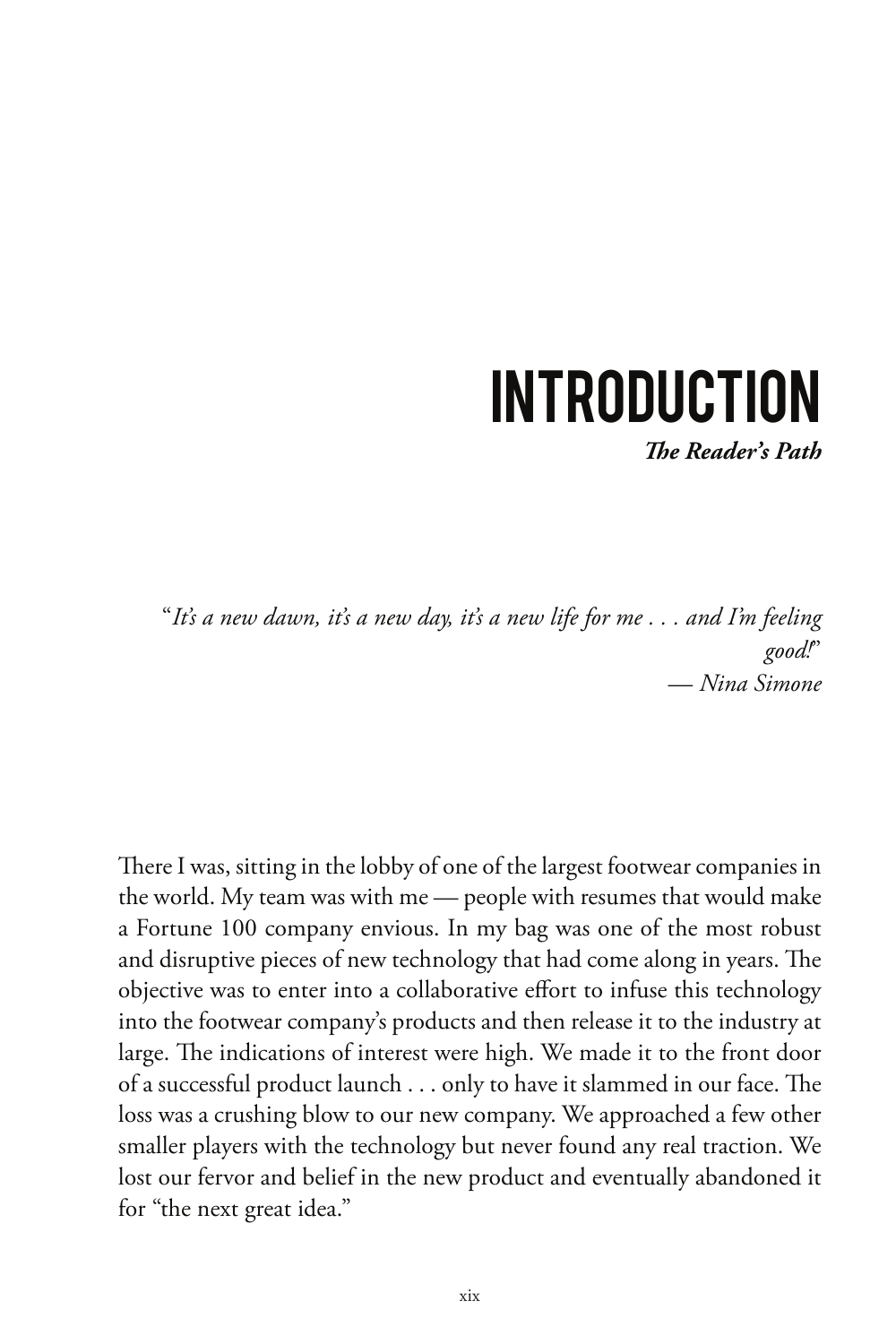I reflected on this for years, wondering what could have been done differently to change the outcome. As it turned out, there was a fundamental breakdown with one of our key relationships nearly six months prior to our big meeting at the company's home office. The issue certainly could have been avoided and it has helped to inspire some of the concepts in this book.

I have similar stories to this one. I have been blessed with the opportunity to spend time in a myriad of industries. I have worked with corporations, advisers, entrepreneurs, and inventors. I have had my fair share of successes, but far too many losses, abandoned dreams, and setbacks. As I tried my best to steward my defeats, I began to notice a common theme.

At the center of every success you will find a pivotal relationship. Conversely, you can trace the cause of most failures to a relationship vacuum or breakdown.

Behind every great company or product, you will find elements that contribute to positive Momentum. Behind every failed venture, there is always the presence of stagnation.

Throughout my years in the global marketplace, one thing has consistently astounded me. Individuals experiencing expansion or contraction, success or failure in their endeavors, usually do not know why. Many attribute their success or failure to outside forces. In other words, success or failure (more likely failure) is something that has "*happened to them"* rather than something that was driven by them. Others try to explain their career direction in terms of factors unrelated to their advancement or decline.

This book is about my search to understand the art and science of why some ideas progress and some dissipate; Why some people advance in their careers with sustained movement, while others seem to be swimming upstream, working hard but continually falling back. The search was to find a cause-and-effect answer, a formula rather, that would provide me with a clear path on which ideas, ideals, and careers could move.

I have discovered that the answer has little to do with natural ability, but rather encompasses a few key components executed with diligence and audacity. I want the reader to understand that achieving their personal and professional objectives is not based solely on personality types, the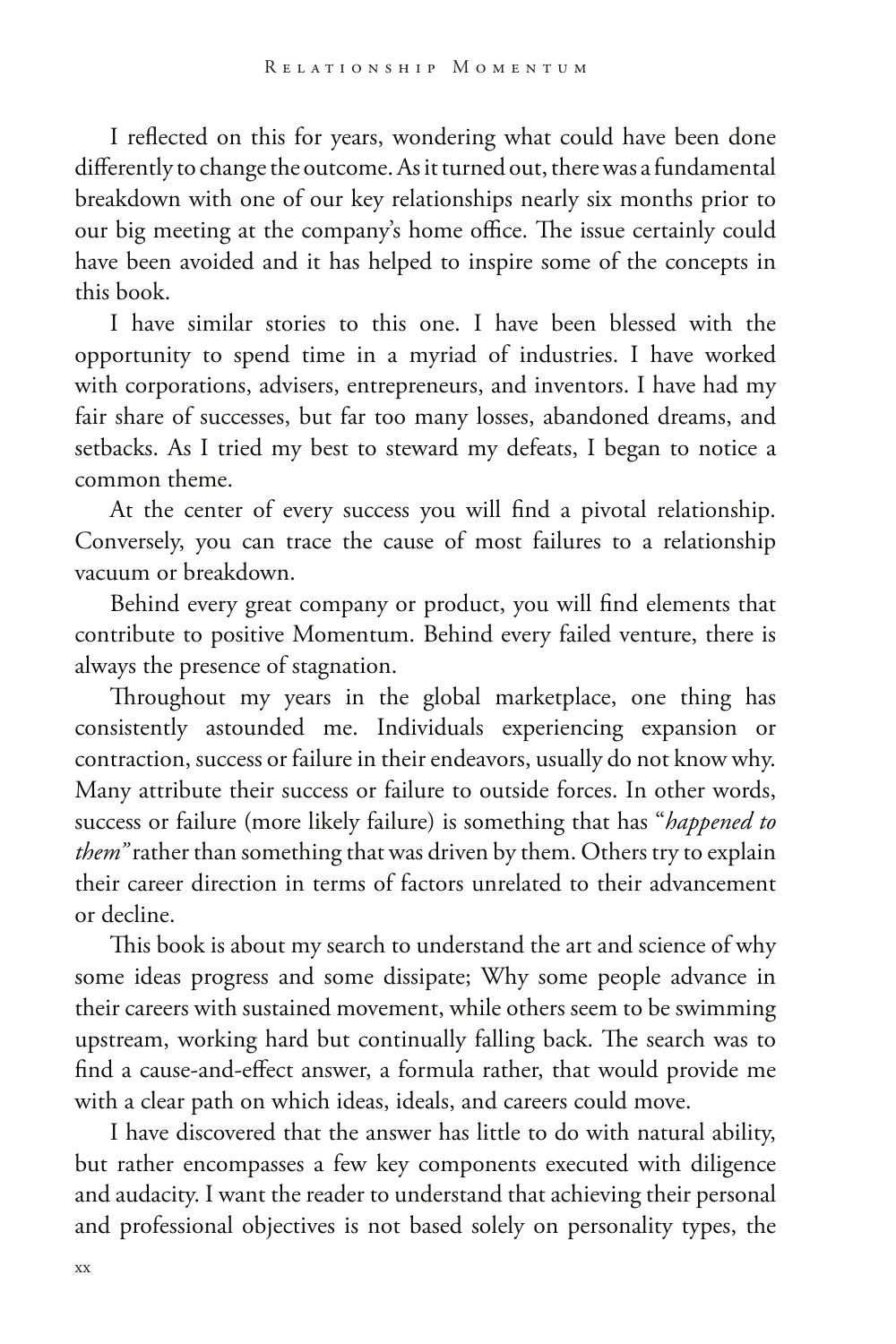business environment, or even unique giftings. On the contrary, the eventual success or failure of their ideas will hinge primarily upon their ability to create and manage this one concept. My findings? The secret to making your ideas move and the key element behind all product, project, or purpose driven growth is what I call Relationship Momentum.TM

I am not a physicist or an authority on Newton's Laws of Motion. I'm just an entrepreneur who has a calling to help people with their God-given ideas. I have been searching for sensible answers to some simple questions —why some initiatives succeed and others fail. Though at times I may appeal to scientific principles and express dependent relations in terms of mathematical formulas, trust me — if the components I introduce in these pages were not practical and simple to implement, I would not have been a part of the project. I'm not interested in theories, formulas or equations unless they lead directly to results.

I was fortunate enough to recruit a team of physicists, entrepreneurs, professors, and friends who committed to help me on this project. Our goal was to take historical evidence, along with my personal wins and losses, in order to correlate the science of movement with the art of relationship building. We then set out to clearly define and test the equation for Relationship Momentum and to make it transferrable to all. We identified three spheres of Relationship Momentum — personal, spiritual, and vocational- those which the concepts of this book can affect. This particular manuscript deals mostly with the vocational realm.

I suggest that you read this book much like I wrote it. The chapters are made up of bite size meditations that can each stand alone to induce thought. They are a collection of truths, laws, and ideas that the team or I have acquired along the way. I did not write the chapters of the book in sequential order. Nevertheless, the arrangement of the chapters was intentional. They provide a blueprint for applying the formula of Relationship Momentum.

The progression of the book is simple. I have arranged the chapters into three sections that coincide with the Relationship Momentum Equation,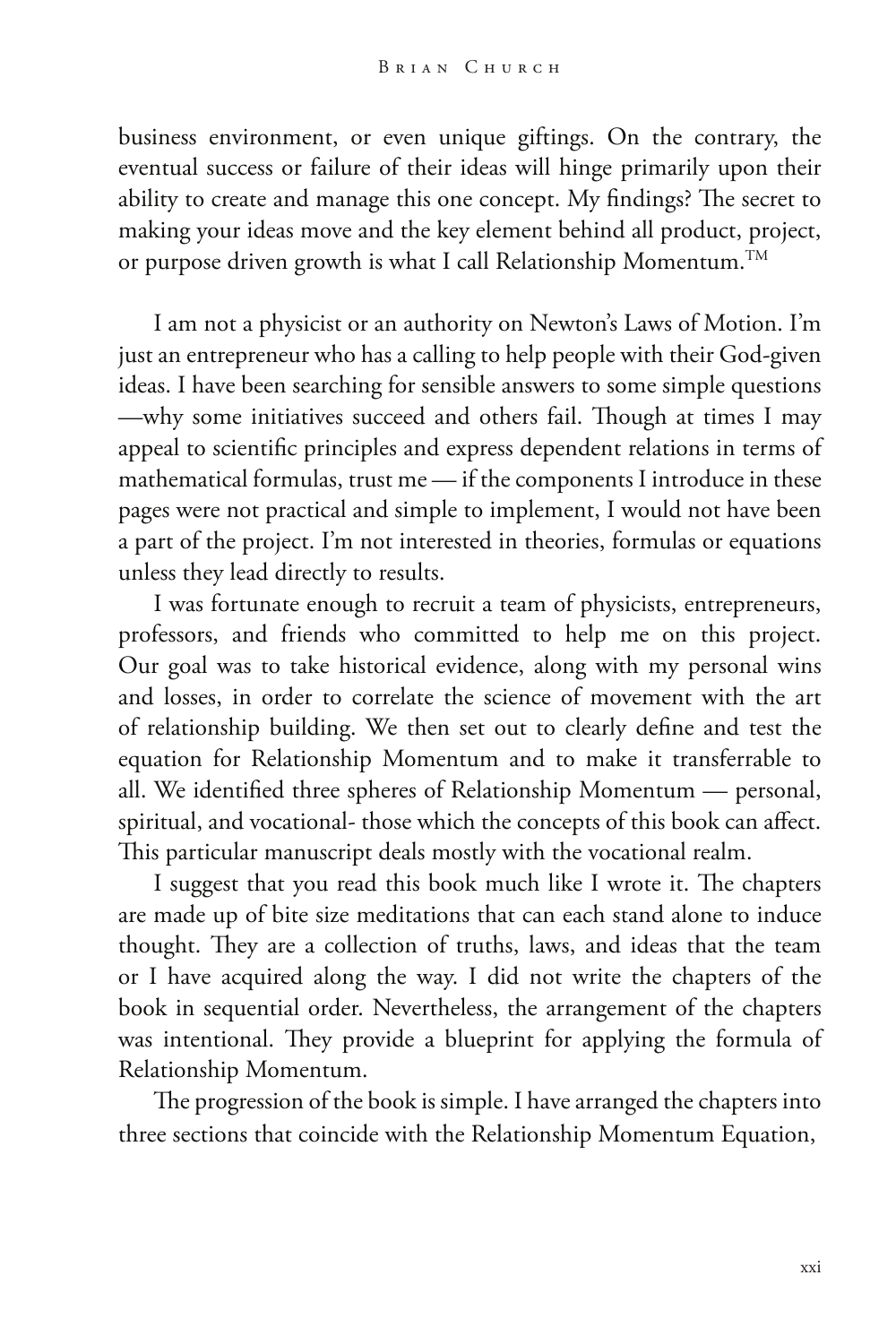### **Rm=E3 Vs**

**Rm** — The first section denoted by the symbol for Relationship Momentum chronicles the evolution of the ideas in this book and the supporting evidence as to why relationships, Momentum, and the other supporting elements are essential for your growth.

**E<sup>3</sup>** — This symbol represents the Three Equities: Brand, Value, and Ambassador. This is the meat of the book. Here I explain the Three Equities as a substitute for Mass, while providing several new concepts and applications of how to maximize each of them.

**V<sub>s</sub>** — This symbol represents Strategic Velocity. We will examine the importance of Velocity, but more importantly the strategic nature of how you identify, grow, and then sustain Relationship Momentum.

The purpose of the book is to provide you with a formula that you can test against any idea or endeavor during its life cycle (beginning, middle, or end). The chapters are designed to set the stage, deliver the idea, support its findings, and then show you how to use and sustain them.

This project was written for everyone who has ever had an idea or an agenda. A paper napkin sketch or musing that they dreamed of sharing with the world. A product, project, or purpose that they wanted to propel. Like many, I have read scores of books that promised to help me turn the corner of success. Most left me searching for answers to implied questions or specific methods of action. I was looking for answers that were grounded in the real world; perhaps you are too. This book contains a different approach. People are not accustomed to thinking about success in the context of Sir Isaac Newton's Laws of Motion. However, I am confident that after a few chapters, you will be evaluating everything around you in terms of concepts like Momentum, Drag, and even Net Velocity.

I invite you to think through these concepts with me. At some point along the way you may have an epiphany as I did — that "Ah Ha!" moment in which you begin to see Relationship Momentum as the catalyst and the answer for helping your ideas and initiatives move.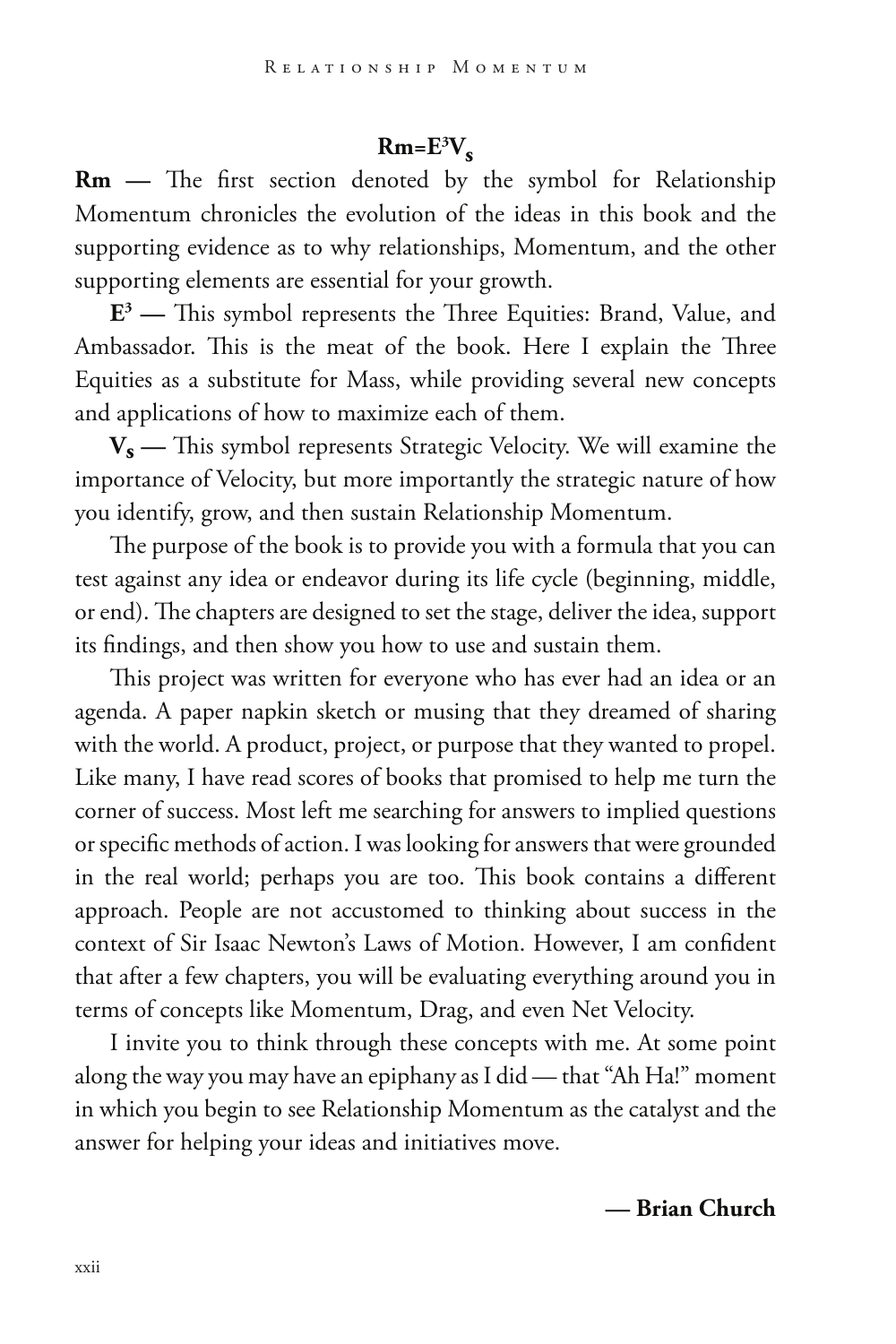### **PARTI Rm A New Concept**

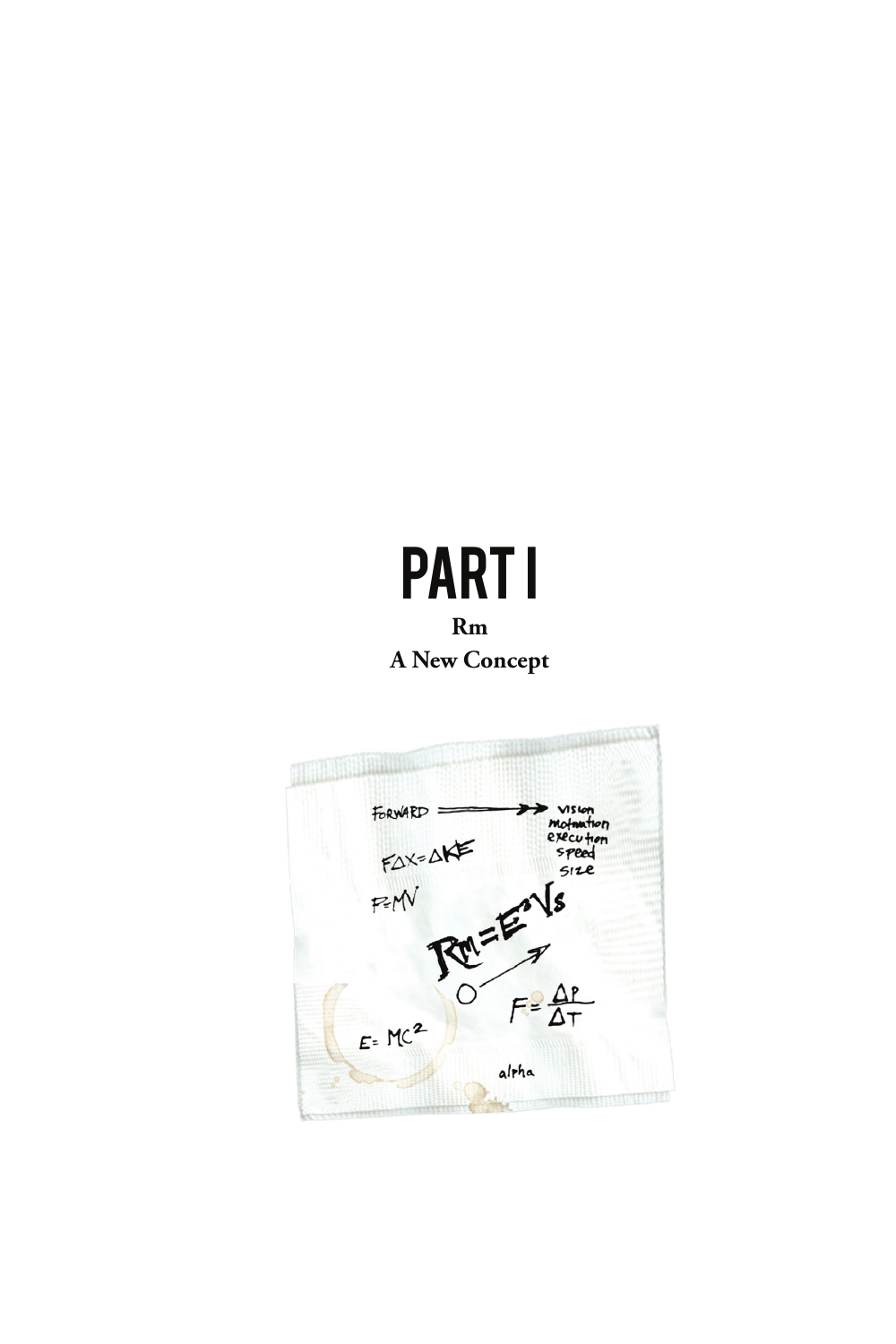## **1** THE UNDERLYING CONSTANT OF SUCCESS

"*Truth is ever to be found in the simplicity, and not in the multiplicity and confusion of things."*

— Sir Isaac Newton

The physical universe operates by a set of constants — laws that do not change with time, trends, or public opinion. They are the true reasons things work the way they do, irrespective of commonly held beliefs, imagined formulas, or magic potions.

Sir Isaac Newton did not create Gravity, nor did he discover it. In 1666, the year of Newton's apple-tree revelation, everyone knew that when an apple detached from its tree, it fell straight down to the earth. There were, however, plenty of ideas about why such things happened. Hyperspiritualists might have said that angels picked the apples and threw them down to the ground. Others probably said that an apple falls *just because it does*, and that is all anyone needs to know. Any further investigation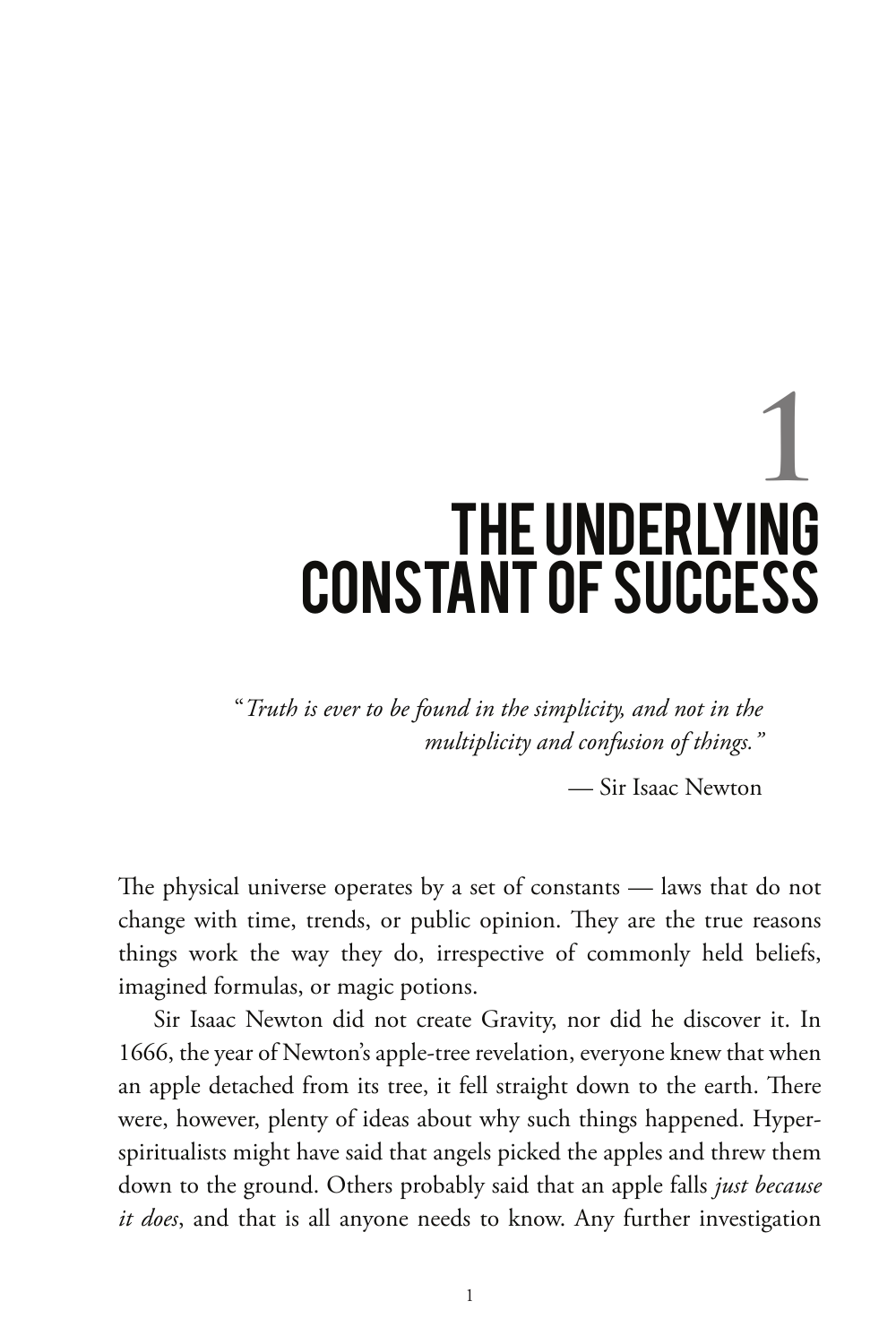was a waste of time. Aristotle would have said the apple falls because of its natural place in the universe — that is, heavy objects like rocks "wanted" to be at rest on the earth and that light objects like smoke "wanted" to be at rest in the sky. This was an interesting idea, but it was not very useful, because it only described *what* had happened. It could not predict what the object would do next, or explain *why* they "wanted" to do it.

Isaac Newton simply broke down the falling-apple process and explained precisely why it happens the way it does. The result eventually became Newton's Law of Universal Gravitation and his three Laws of Motion. Perhaps "simply" is not the best word to describe what Newton did because he had to invent the mathematics of calculus to prove his theory. A better word might be "clearly." Newton so *clearly* explained the dynamics of Gravity and Motion that he demystified the phenomena and revealed it to be something very predictable. In fact, the true test of Newton's theory was its ability to accurately predict planetary movements.

I spent many years in the business of innovating, selling, and recruiting — not without some degree of success. I have been fortunate enough to become a respected business owner, business Ambassador and human capital specialist. I have personally contributed to the successful launch of numerous new products and companies. I have been blessed enough to consult for corporations, CEO's, pastors, managers, and even a king, with regards to relationships and Momentum. I have also had more than my fair share of failures. Always eager to improve, I read all the books, attended the seminars, and experimented with numerous ideas — all promising to be the key to phenomenal success. I knew that all those ideas (at least the ones that made any sense) revolved around relationships. However, turning relationships into real success was a lot like trying to understand apples falling out of the Newton's tree. I would read a biography about a top executive and their journey to the zenith of their respective industry, but I could not clearly break down the process that made it all happen.

Of course, there is no shortage of theories about why people succeed. But the only Value of the theories I explored was in the description of one person's individual path to achievement, what one person had done and far less predictive of what others might do. In other words, so and so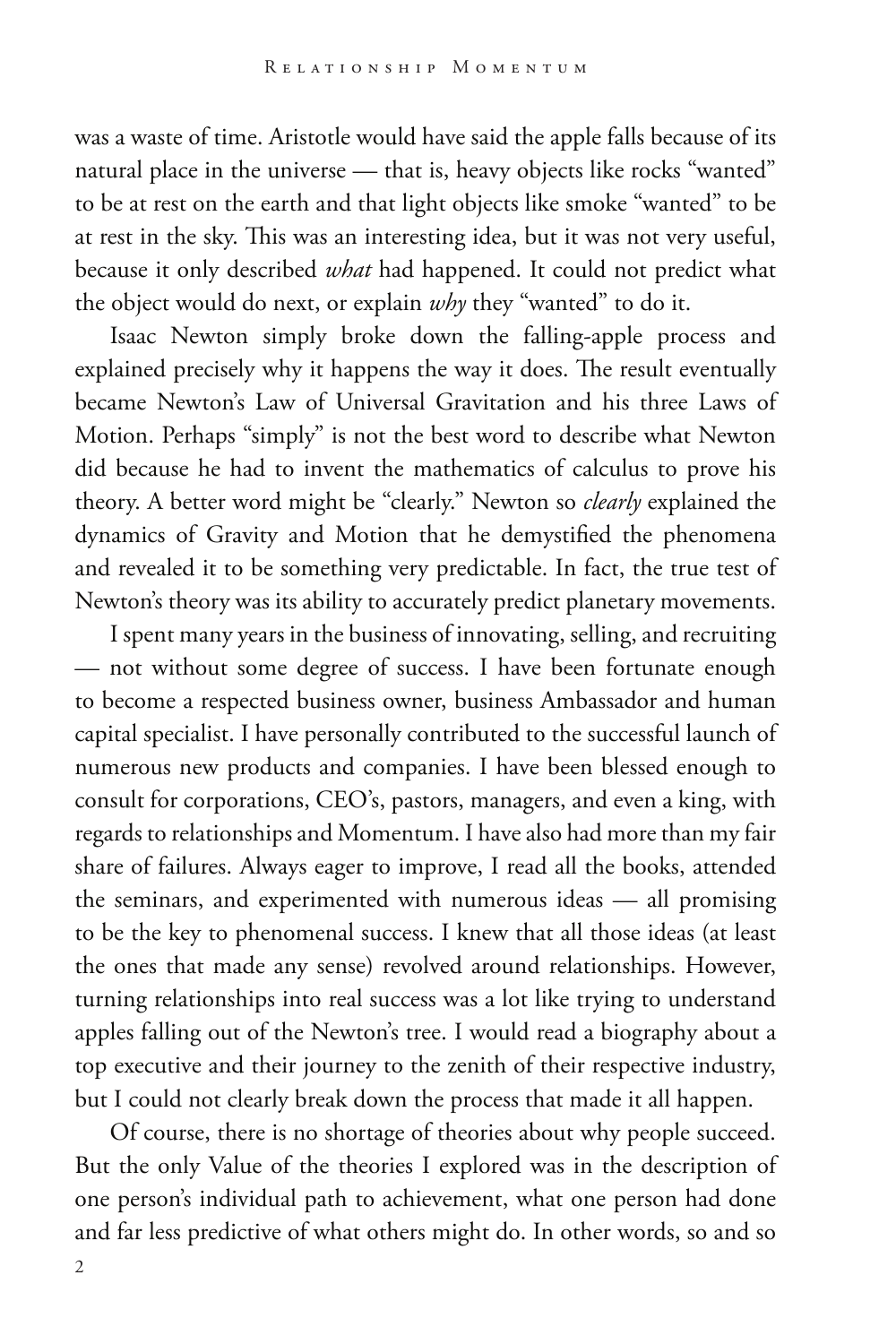seemed to have worked for a great CEO and he was cited as the reason for his success. However, the same principle proved ineffective for me. Eventually, I became a bit cynical about all the advice, feeling that those proposing all the theories of success had not really gotten to the bottom of it. Perhaps the truth was that those who succeeded did so simply because they had the gift, and those without that gift were simply wasting their time. In other words, some apples fall to the ground just because they do, and that's all we can really know about it.

When Sir Isaac Newton was asked about how he had made his remarkable discoveries, he is reported to have said, "By thinking about it all the time." I'm no Isaac Newton, but I have been thinking about the correlation between success and relationships for a while now. I have seen something in the great scientist that directly applies to everything I have ever tried to do. Newton's three Laws of Motion (inertia, applied Force, and corresponding reactions) seemed to be that underlying component to all the theories and stories about the impact of success. The more I thought about it, applied it to previous experiences, and tested it in new ventures, the more I came to realize that the Momentum of Relationships was the determining factor in the success or failure of every salesperson, business leader, or social change agent. No matter what you are trying to measure — business ventures, marriages, fund raising, or any other pursuit — the dynamic of Momentum as it relates to your relationships will be the surest predictor of its relative success or failure.

#### **ISAAC NEWTON AND OCKHAM'S RAZOR**

Ockham's razor is a principle of scientific research (also known as *lex parsimoniae* or the Law of Parsimony) that stipulates the following: if two theories equally explain and predict observable phenomena, then the simpler of the two is usually the true cause." The word "Ockham" comes from the philosophy of William of Ockham (*c*. 1285–1349), and "razor" refers to the process of shaving off the excess. Isaac Newton wrote, "We are to admit no more causes of natural things than such as are both true and sufficient to explain their appearances." Note that it is not just the simplest answer but the simplest answer *that works.*